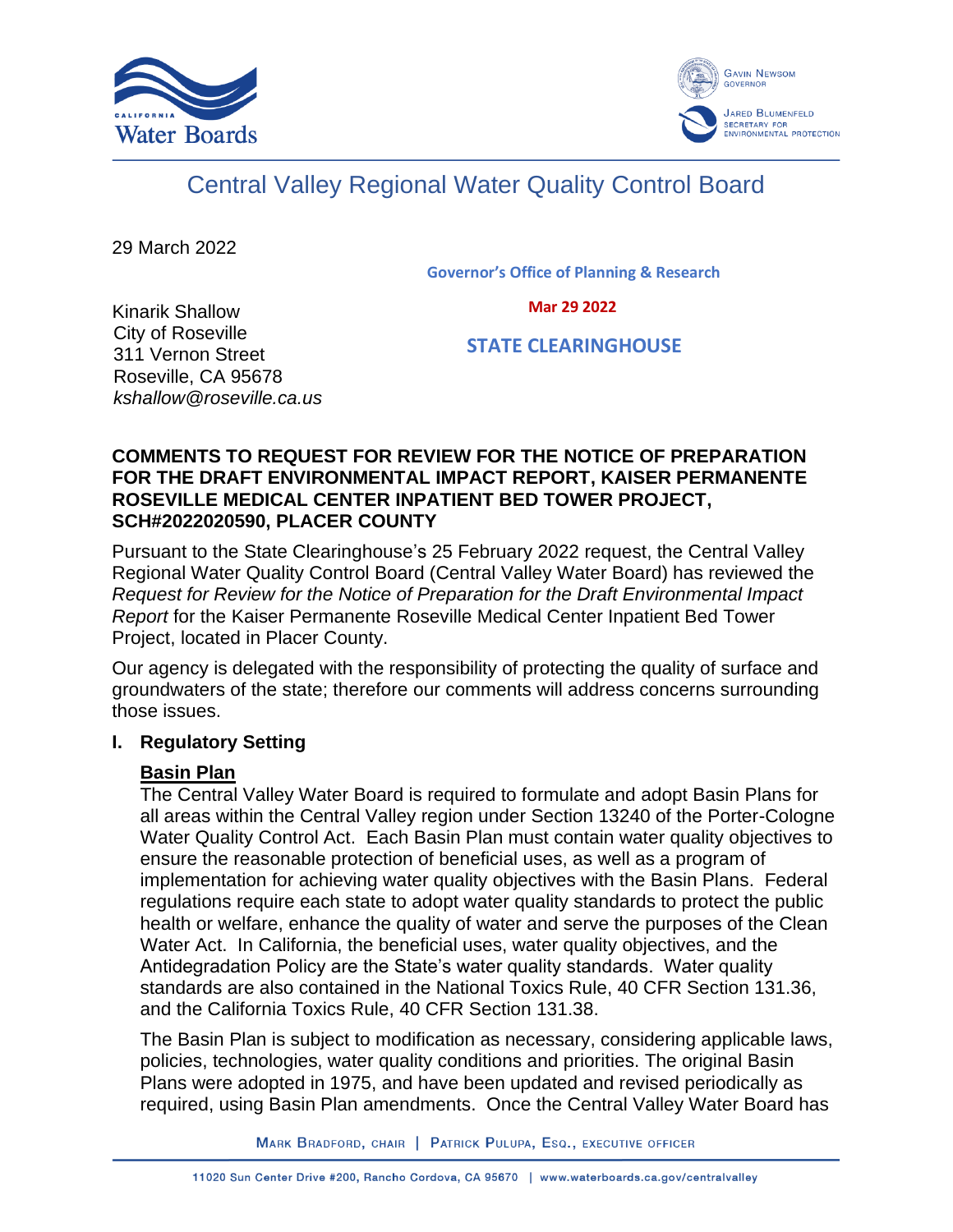Kaiser Permanente Roseville Medical - 2 - 29 March 2022 Center Inpatient Bed Tower Project Placer County

adopted a Basin Plan amendment in noticed public hearings, it must be approved by the State Water Resources Control Board (State Water Board), Office of Administrative Law (OAL) and in some cases, the United States Environmental Protection Agency (USEPA). Basin Plan amendments only become effective after they have been approved by the OAL and in some cases, the USEPA. Every three (3) years, a review of the Basin Plan is completed that assesses the appropriateness of existing standards and evaluates and prioritizes Basin Planning issues. For more information on the *Water Quality Control Plan for the Sacramento and San Joaquin River Basins*, please visit our website:

[http://www.waterboards.ca.gov/centralvalley/water\\_issues/basin\\_plans/](http://www.waterboards.ca.gov/centralvalley/water_issues/basin_plans/)

# **Antidegradation Considerations**

All wastewater discharges must comply with the Antidegradation Policy (State Water Board Resolution 68-16) and the Antidegradation Implementation Policy contained in the Basin Plan. The Antidegradation Implementation Policy is available on page 74 at:

https://www.waterboards.ca.gov/centralvalley/water\_issues/basin\_plans/sacsjr\_2018 05.pdf

In part it states:

*Any discharge of waste to high quality waters must apply best practicable treatment or control not only to prevent a condition of pollution or nuisance from occurring, but also to maintain the highest water quality possible consistent with the maximum benefit to the people of the State.*

*This information must be presented as an analysis of the impacts and potential impacts of the discharge on water quality, as measured by background concentrations and applicable water quality objectives.*

The antidegradation analysis is a mandatory element in the National Pollutant Discharge Elimination System and land discharge Waste Discharge Requirements (WDRs) permitting processes. The environmental review document should evaluate potential impacts to both surface and groundwater quality.

## **II. Permitting Requirements**

## **Construction Storm Water General Permit**

Dischargers whose project disturb one or more acres of soil or where projects disturb less than one acre but are part of a larger common plan of development that in total disturbs one or more acres, are required to obtain coverage under the General Permit for Storm Water Discharges Associated with Construction and Land Disturbance Activities (Construction General Permit), Construction General Permit Order No. 2009-0009-DWQ. Construction activity subject to this permit includes clearing, grading, grubbing, disturbances to the ground, such as stockpiling, or excavation, but does not include regular maintenance activities performed to restore the original line, grade, or capacity of the facility. The Construction General Permit requires the development and implementation of a Storm Water Pollution Prevention Plan (SWPPP). For more information on the Construction General Permit, visit the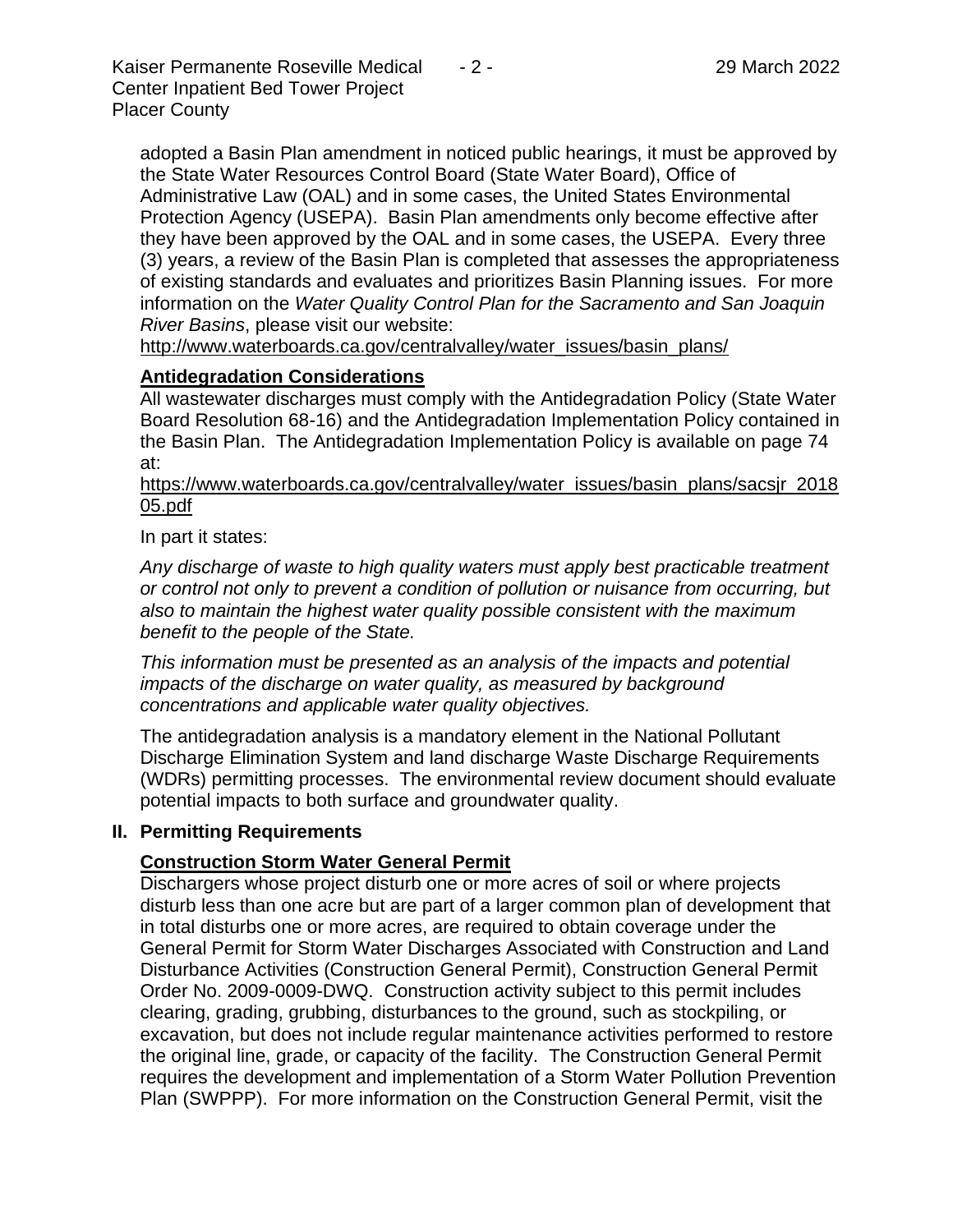Kaiser Permanente Roseville Medical - 3 - 29 March 2022 Center Inpatient Bed Tower Project Placer County

State Water Resources Control Board website at:

[http://www.waterboards.ca.gov/water\\_issues/programs/stormwater/constpermits.sht](http://www.waterboards.ca.gov/water_issues/programs/stormwater/constpermits.shtml) [ml](http://www.waterboards.ca.gov/water_issues/programs/stormwater/constpermits.shtml)

#### **Phase I and II Municipal Separate Storm Sewer System (MS4) Permits<sup>1</sup>**

The Phase I and II MS4 permits require the Permittees reduce pollutants and runoff flows from new development and redevelopment using Best Management Practices (BMPs) to the maximum extent practicable (MEP). MS4 Permittees have their own development standards, also known as Low Impact Development (LID)/postconstruction standards that include a hydromodification component. The MS4 permits also require specific design concepts for LID/post-construction BMPs in the early stages of a project during the entitlement and CEQA process and the development plan review process.

For more information on which Phase I MS4 Permit this project applies to, visit the Central Valley Water Board website at:

http://www.waterboards.ca.gov/centralvalley/water\_issues/storm\_water/municipal\_p ermits/

For more information on the Phase II MS4 permit and who it applies to, visit the State Water Resources Control Board at:

http://www.waterboards.ca.gov/water\_issues/programs/stormwater/phase\_ii\_munici pal.shtml

#### **Industrial Storm Water General Permit**

Storm water discharges associated with industrial sites must comply with the regulations contained in the Industrial Storm Water General Permit Order No. 2014- 0057-DWQ. For more information on the Industrial Storm Water General Permit, visit the Central Valley Water Board website at:

http://www.waterboards.ca.gov/centralvalley/water\_issues/storm\_water/industrial\_ge neral\_permits/index.shtml

#### **Clean Water Act Section 404 Permit**

If the project will involve the discharge of dredged or fill material in navigable waters or wetlands, a permit pursuant to Section 404 of the Clean Water Act may be needed from the United States Army Corps of Engineers (USACE). If a Section 404 permit is required by the USACE, the Central Valley Water Board will review the permit application to ensure that discharge will not violate water quality standards. If the project requires surface water drainage realignment, the applicant is advised to contact the Department of Fish and Game for information on Streambed Alteration Permit requirements. If you have any questions regarding the Clean Water Act

<sup>&</sup>lt;sup>1</sup> Municipal Permits = The Phase I Municipal Separate Storm Water System (MS4) Permit covers medium sized Municipalities (serving between 100,000 and 250,000 people) and large sized municipalities (serving over 250,000 people). The Phase II MS4 provides coverage for small municipalities, including non-traditional Small MS4s, which include military bases, public campuses, prisons and hospitals.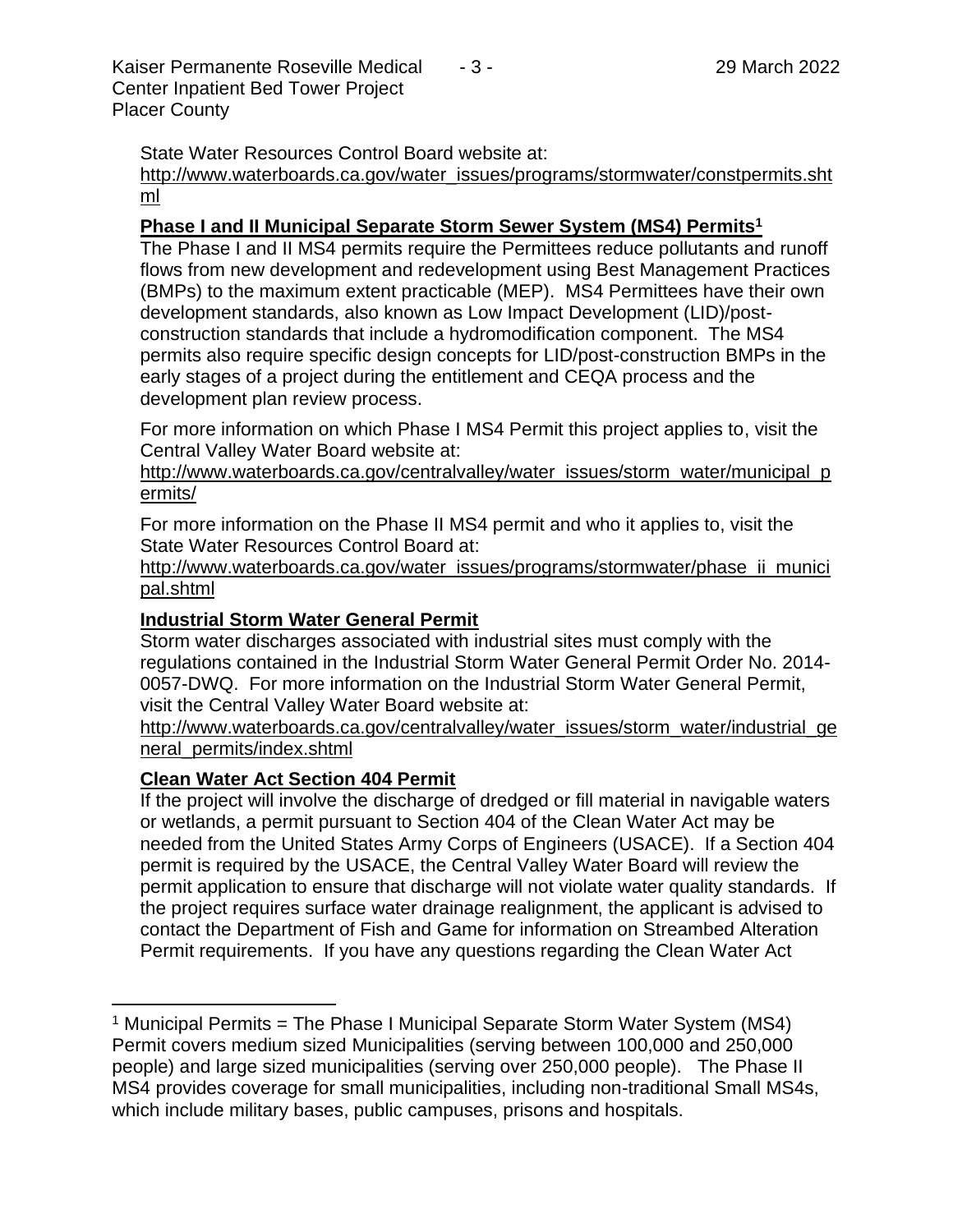Section 404 permits, please contact the Regulatory Division of the Sacramento District of USACE at (916) 557-5250.

#### **Clean Water Act Section 401 Permit – Water Quality Certification**

If an USACE permit (e.g., Non-Reporting Nationwide Permit, Nationwide Permit, Letter of Permission, Individual Permit, Regional General Permit, Programmatic General Permit), or any other federal permit (e.g., Section 10 of the Rivers and Harbors Act or Section 9 from the United States Coast Guard), is required for this project due to the disturbance of waters of the United States (such as streams and wetlands), then a Water Quality Certification must be obtained from the Central Valley Water Board prior to initiation of project activities. There are no waivers for 401 Water Quality Certifications. For more information on the Water Quality Certification, visit the Central Valley Water Board website at:

https://www.waterboards.ca.gov/centralvalley/water\_issues/water\_quality\_certificatio n/

#### **Waste Discharge Requirements – Discharges to Waters of the State**

If USACE determines that only non-jurisdictional waters of the State (i.e., "nonfederal" waters of the State) are present in the proposed project area, the proposed project may require a Waste Discharge Requirement (WDR) permit to be issued by Central Valley Water Board. Under the California Porter-Cologne Water Quality Control Act, discharges to all waters of the State, including all wetlands and other waters of the State including, but not limited to, isolated wetlands, are subject to State regulation. For more information on the Waste Discharges to Surface Water NPDES Program and WDR processes, visit the Central Valley Water Board website at:https://www.waterboards.ca.gov/centralvalley/water\_issues/waste\_to\_surface\_wat er/

Projects involving excavation or fill activities impacting less than 0.2 acre or 400 linear feet of non-jurisdictional waters of the state and projects involving dredging activities impacting less than 50 cubic yards of non-jurisdictional waters of the state may be eligible for coverage under the State Water Resources Control Board Water Quality Order No. 2004-0004-DWQ (General Order 2004-0004). For more information on the General Order 2004-0004, visit the State Water Resources Control Board website at:

https://www.waterboards.ca.gov/board\_decisions/adopted\_orders/water\_quality/200 4/wqo/wqo2004-0004.pdf

#### **Dewatering Permit**

If the proposed project includes construction or groundwater dewatering to be discharged to land, the proponent may apply for coverage under State Water Board General Water Quality Order (Low Threat General Order) 2003-0003 or the Central Valley Water Board's Waiver of Report of Waste Discharge and Waste Discharge Requirements (Low Threat Waiver) R5-2018-0085. Small temporary construction dewatering projects are projects that discharge groundwater to land from excavation activities or dewatering of underground utility vaults. Dischargers seeking coverage